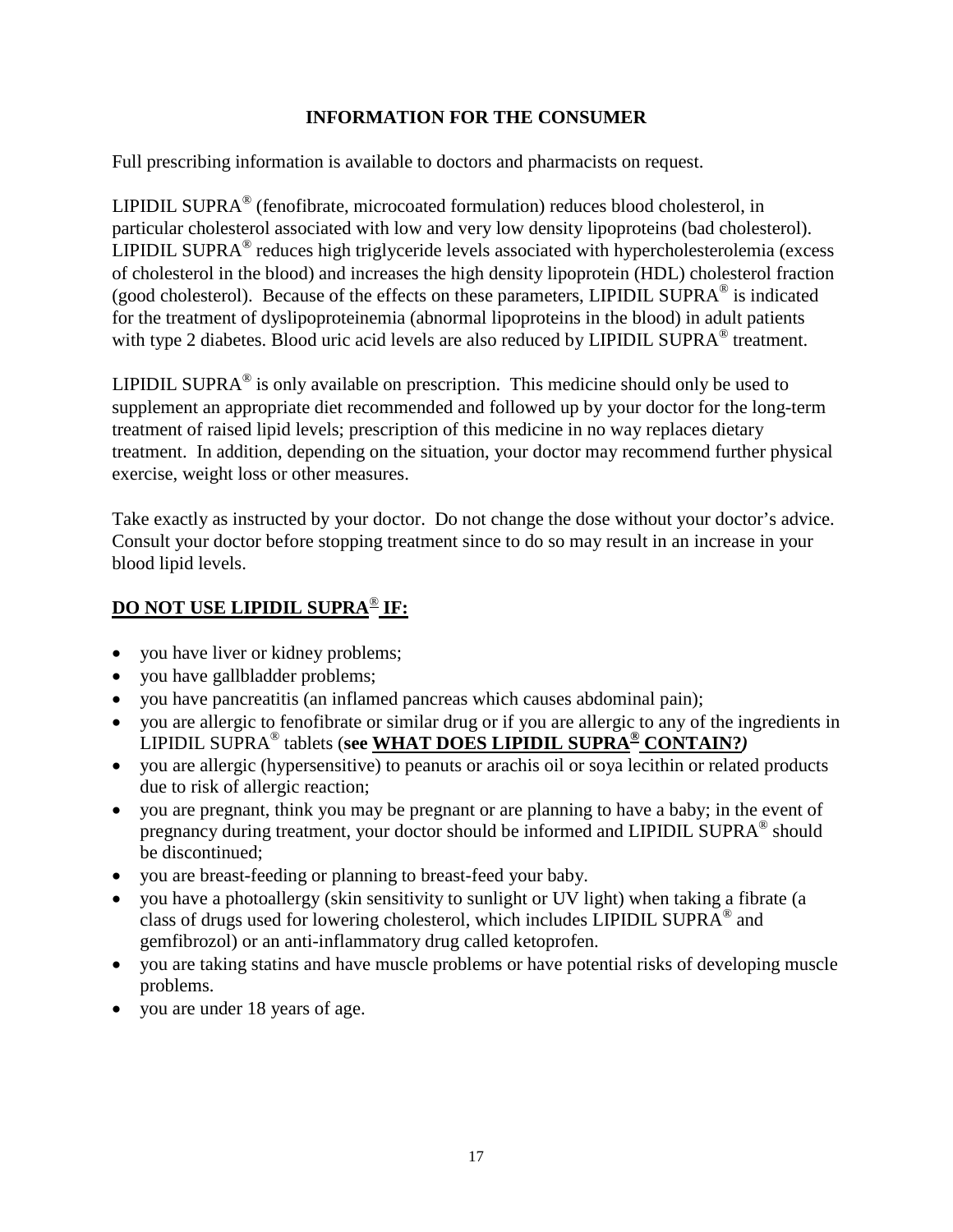# **BEFORE STARTING TREATMENT WITH THIS MEDICINE**, your doctor must know:

- If you have had an allergic reaction to (or poorly tolerated) LIPIDIL SUPRA®, **any of its ingredients** (See **WHAT DOES LIPIDIL SUPRA**® **CONTAIN?**), or any other lipid treatment.
- if you suffer from liver or kidney problems;
- if you have an inflamed liver (hepatitis) signs include yellowing of the skin and the whites of the eyes (jaundice) and an increase in liver enzymes (shown in blood tests);
- if you have pancreas problems;
- if you have a gall bladder or gallstone problem;
- if you have an under-active thyroid gland (hypo-thyroidism);
- if you are pregnant, or intend to become pregnant, or are breast-feeding, or intend to breastfeed;
- if you are taking other medicines, prescription or non-prescription. Of particular concern are:
	- o Statins (a class of drugs, which includes atorvastatin, pravastatin, simvastatin, etc., used to lower cholesterol). Taking a statin at the same time as LIPIDIL SUPRA<sup>®</sup> may increase the risk of muscle problems
	- o Ezetimibe (another type of cholesterol lowering agent)
	- o Oral anticoagulants (blood thinning agents, such as warfarin)
	- o Cyclosporine (a drug which may be taken following an organ transplant)
	- o Cholestyramine or similar drug (another type of cholesterol lowering agent)
	- o Estrogens (hormones which may be found in oral contraceptives or hormone replacement therapy)
	- o a particular class of medicines to treat diabetes (such as rosiglitazone or pioglitazone)

Your doctor will ask you to have regular medical check-ups and appropriate laboratory tests. It is important to respect the dates proposed for these tests: we strongly recommend that you keep these appointments faithfully so that any abnormalities that may occur can be identified promptly. These problems can include muscle inflammation and breakdown, which can cause kidney damage or even death. The risk of muscle breakdown is higher in some patients. Tell your doctor if:

- you are over 70 years old;
- you have kidney problems;
- you have thyroid problems;
- you or a close family member has muscle problem which runs in the family;
- you drink large amounts of alcohol;
- you are taking medicines called statins to lower cholesterol such as simvastatin, atorvastatin, pravastatin, rosuvastatin or fluvastatin;
- you have ever had muscle problems during treatment with fibrates such as fenofibrate, bezafibrate or gemfibrozil.

## **PROPER USE OF THE MEDICINE:**

• LIPIDIL SUPRA<sup>®</sup> should be taken with meals, as directed by your doctor. Swallow the tablet with a glass of water. Do not crush or chew the tablet.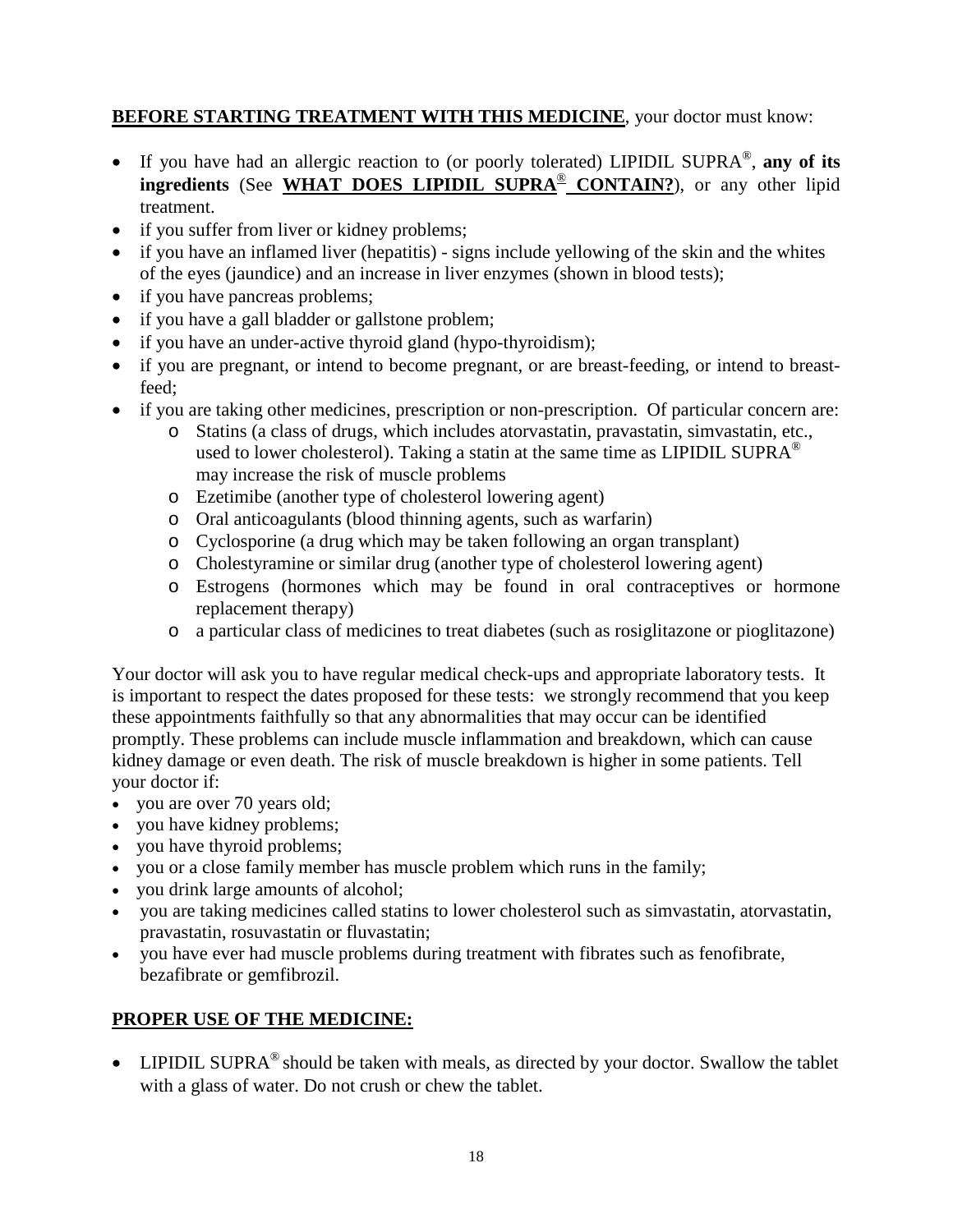- It is particularly important to follow this advice because fenofibrate is less well absorbed and hence less effective when not taken with food.
- The recommended dose of LIPIDIL SUPRA<sup>®</sup> is one 160 mg tablet daily.
- Never change the dose unless directed by your doctor.
- LIPIDIL SUPRA<sup>®</sup> is not recommended for use in children.
- The safety of using LIPIDIL SUPRA<sup>®</sup> in combination with a statin has not been extensively studied in patients. Therefore, the combined use of fenofibrate with a statin should be avoided unless recommended by your doctor.
- Tell your doctor about any health problem that occurs while you are taking LIPIDIL  $\text{SUPRA}^{\circledast}$ . If you need other medical treatment while taking LIPIDIL SUPRA $^{\circledast}$ , let you doctor know that you are taking LIPIDIL SUPRA®.
- If you forget a dose, take the next dose at the usual time. Do not take a double dose to make up for a forgotten dose.

### **SIDE EFFECTS**

In addition to its intended action, any medicine may cause side effects.

Tell your doctor if you feel in any way unwell while taking LIPIDIL SUPRA®.

Some common side effects may include abdominal pain, constipation, diarrhea, flatulence, nausea, vomiting, headache, dizziness, skin reactions, fatigue and raised levels of liver enzymes in the blood. This is not a complete list of side effects. If you experience any unexpected symptoms while taking LIPIDIL SUPRA®, contact your doctor or pharmacist.

Stop taking LIPIDIL SUPRA<sup>®</sup> and see a doctor straight away, if you notice any of the following serious side effects – you may need urgent medical treatment:

- allergic reaction the signs may include swelling of the face, lips, tongue or throat, which may cause difficulty in breathing
- stomach pain this may be a sign that your pancreas is inflamed (pancreatitis)
- chest pain and feeling breathless these may be signs of a blood clot in the lung (pulmonary embolism)
- pain, redness or swelling in the legs these may be signs of a blood clot in the leg (deep vein thrombosis)
- yellowing of the skin and whites of the eyes (jaundice), or an increase in liver enzymes these may be signs of an inflamed liver (hepatitis).

Muscle pain or cramps, or muscle weakness, may indicate rare, but more serious, side effects. If you suffer any unexplained muscle pain, stop the drug and contact your doctor immediately.

# **WHAT DOES LIPIDIL SUPRA® CONTAIN?**

LIPIDIL SUPRA $^{\circ}$  contains, in addition to fenofibrate, the following non-medicinal ingredients: povidone, lactose monohydrate, microcrystalline cellulose, crospovidone, colloidal silicon dioxide, sodium stearyl fumerate and sodium lauryl sulfate.